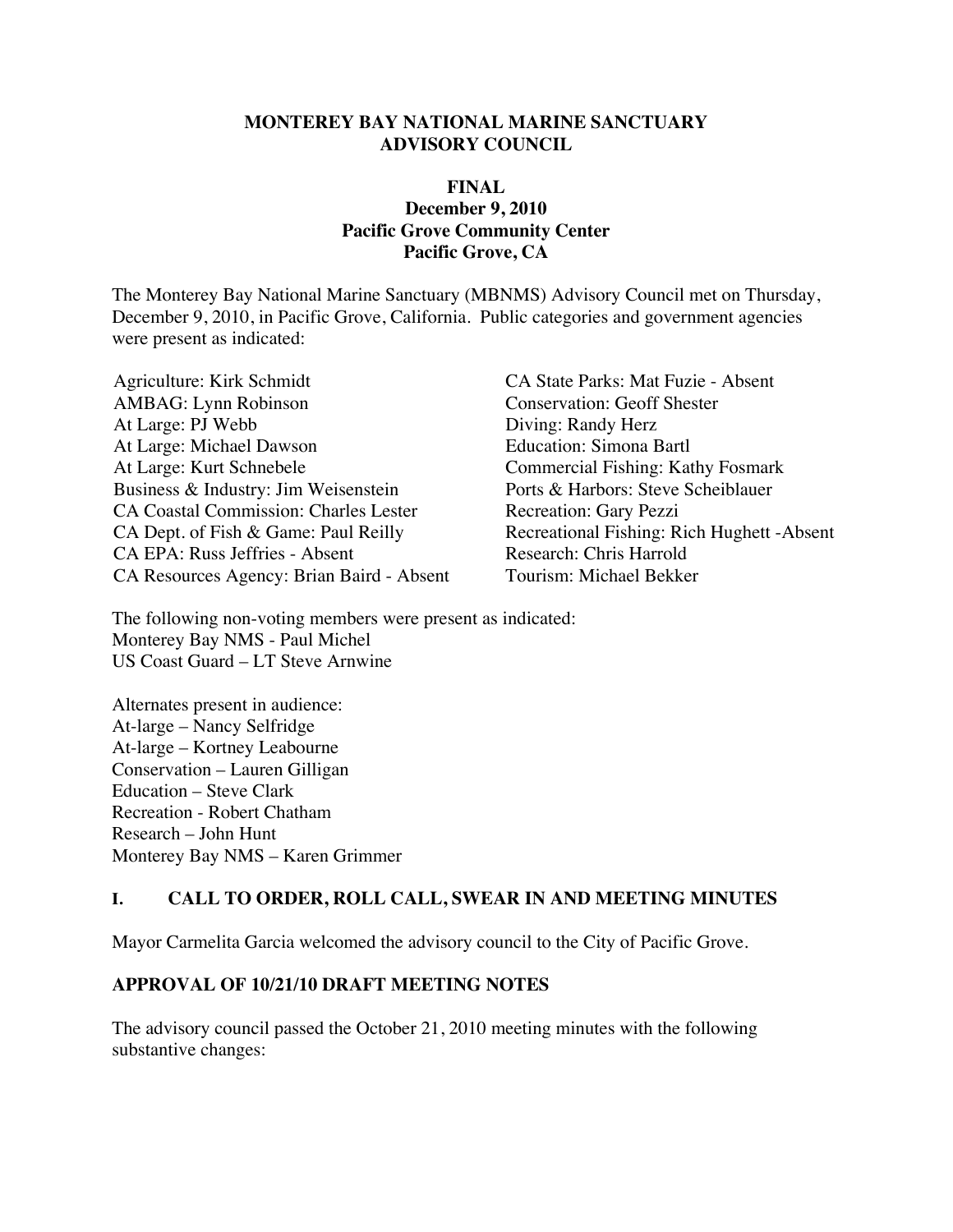-Chris Harrold asked that the language of motions (letters and resolutions) be added to the minutes to make it easier to see what was approved.

#### **MOTION: (Passed)**

Motion introduced by Charles Lester, seconded by Michael Dawson **(Vote: 13 in favor, 0 opposed, 3 abstentions)** 

The advisory council reviewed the 2011 advisory council meeting schedule. No changes were made to the schedule.

### **II. PUBLIC COMMENT FOR ITEMS NOT ON THE AGENDA**

No members of the public were present to provide comments.

#### **III. SUPERINTENDENT'S REPORT**

Paul Michel, Superintendent, provided updates on several important sanctuary related items such as the Sanctuary Exploration Center (SEC) groundbreaking, the Coastal Conservancy grant for the SEC, and the West Coast Governor's Agreement on Ocean Health (http://westcoastoceans.gov/) has been hosting workshops on the west coast to get proposals for marine spatial planning.

Steve Scheiblauer asked if the office report could be added to the website in advance of the meetings.

#### **IV. SANCTUARY ADVISORY COUNCILS AND THE USE OF SCIENCE**

Lauren Garske, Nancy Foster Scholar, provided a presentation on her graduate dissertation, Sanctuary Advisory Councils and the use of science. Ms. Garske's powerpoint presentation may be viewed at http://montereybay.noaa.gov/sac/2010/120910/agenda.html.

## **V. UPDATE: ECOSYSTEM BASED MANAGEMENT INITIATIVE (EBMI)**

Rikki Dunsmore, MBNMS Resource Policy Specialist, provided an update on the Ecosystem Based Management Initiative (EBMI). Ms. Dunsmore's powerpoint presentation may be viewed at http://montereybay.noaa.gov/sac/2010/120910/agenda.html.

#### **VI. REVIEW DRAFT AGENDA CALENDAR**

Karen Grimmer, Deputy Superintendent, reviewed the draft agenda calendar/schedule that was developed at the October advisory council meeting. Advisory council members provided possible presentations they would like to receive over the next two years.

Karen will work with John Hunt to find contacts for a presentation on chemicals of emerging concern.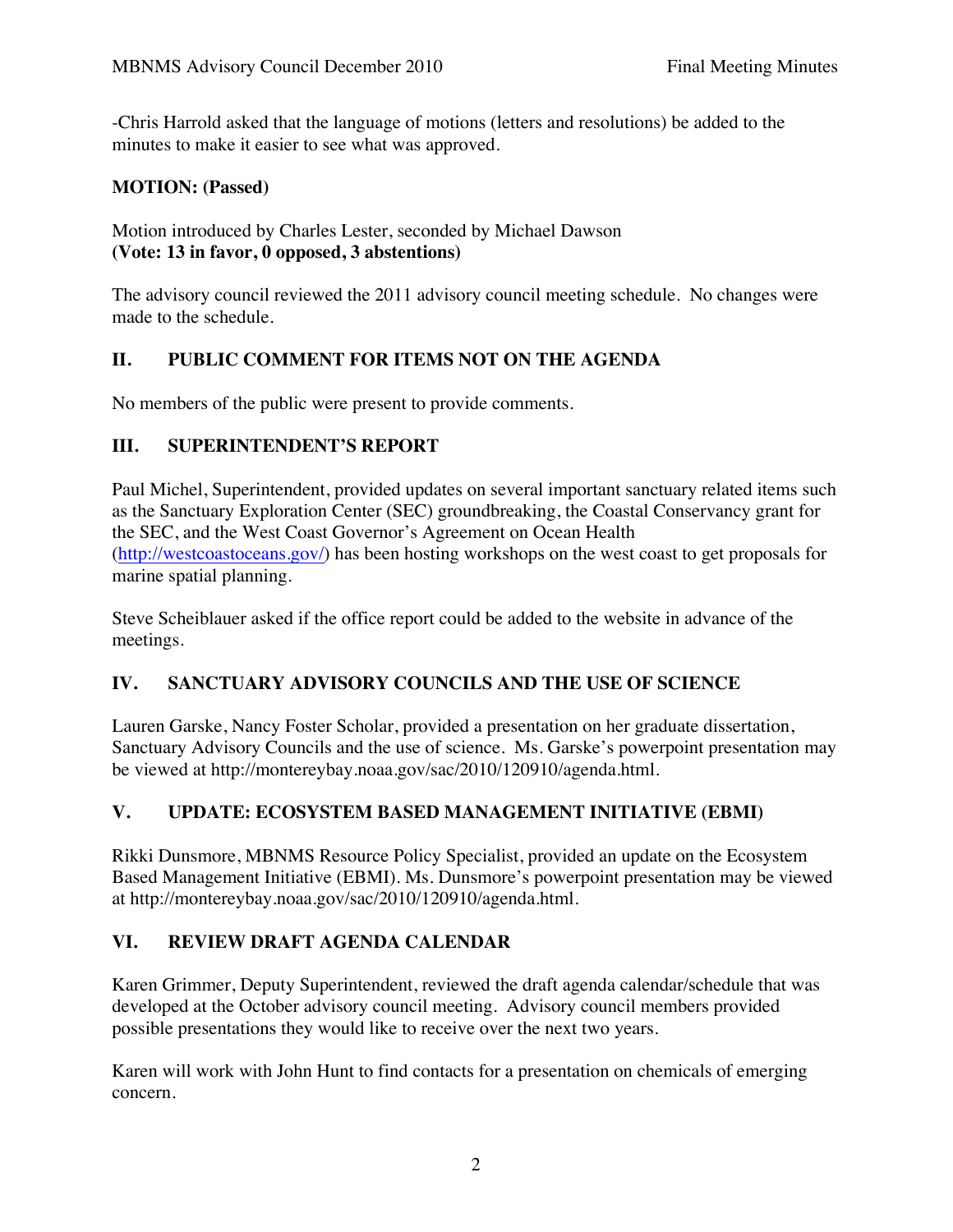The advisory council agreed this version of the calendar was a good representation of topics they would like to learn more about over the next two years.

## **VII. LUNCH**

### **VIII. MEMBER ANNOUNCEMENTS**

PJ Webb, At-large, announced there is a potential program starting in the southern end of the sanctuary. There have been preliminary negotiations with CA State Parks and the Sanctuary regarding a docent harbor seal program at the harbor seal rookery in San Simeon. Docents would educate people to stay away from harbor seals, particularly when having their pups. This could help turn around the 25% pup abandonment rate. San Luis Obispo County has been named as on of the happiest places to live, according to some popular publications and Oprah Winfrey.

Mike Bekker, Tourism, stated the Monterey peninsula is doing fairly well in tourism. High end dining is starting to creep up and fast food is still doing well.

Gary Pezzi, Recreation, stated that Santa Cruz is on a short list of other spots in the world to be designated as a surfing reserve area. There has been an effort by surfing groups in Santa Cruz to make that designation happen. The designation has been approved at the county level.

Paul Reilly, CA Department of Fish and Game, asked the advisory council if they would like to continue the Marine Life Protection Act (MLPA) updates that he provides at every other meeting. The advisory council requested to keep updates.

Lynn Robinson, AMBAG, expressed her appreciation for the conversations between AMBAG and the MBNMS on how these two groups will work together.

Chris Harrold, Research, announced the Research Activities Panel and MBNMS will host the annual Sanctuary Currents Symposium on April 9<sup>th</sup> at CA State University at Monterey Bay. The theme is research going on in our own backyard and how it is rippling throughout the world. The title for this year's symposium is, "Ripple Effects."

LT Steve Arnwine, US Coast Guard, announced there is an allocation for C130 flight hours in October. The Coast Guard has plenty of hours for the sanctuary to utilize the C130 aircraft for any sanctuary needs.

Steve Scheiblauer, Harbors, thanked the MBNMS for fixing the weather kiosk at the Monterey Harbor. The technician stated the kiosk receives about 100,000 hits per month.

Kathy Fosmark, Commercial Fishing, stated the Dungeness crab fishery was exceptionally good this year and stated it is not always doom and gloom.

Lauren Gilligan, Conservation, announced that Save Our Shores (SOS) will be hosting another film screening of the movie "End of the Line." The screening will be December16<sup>th</sup> in Half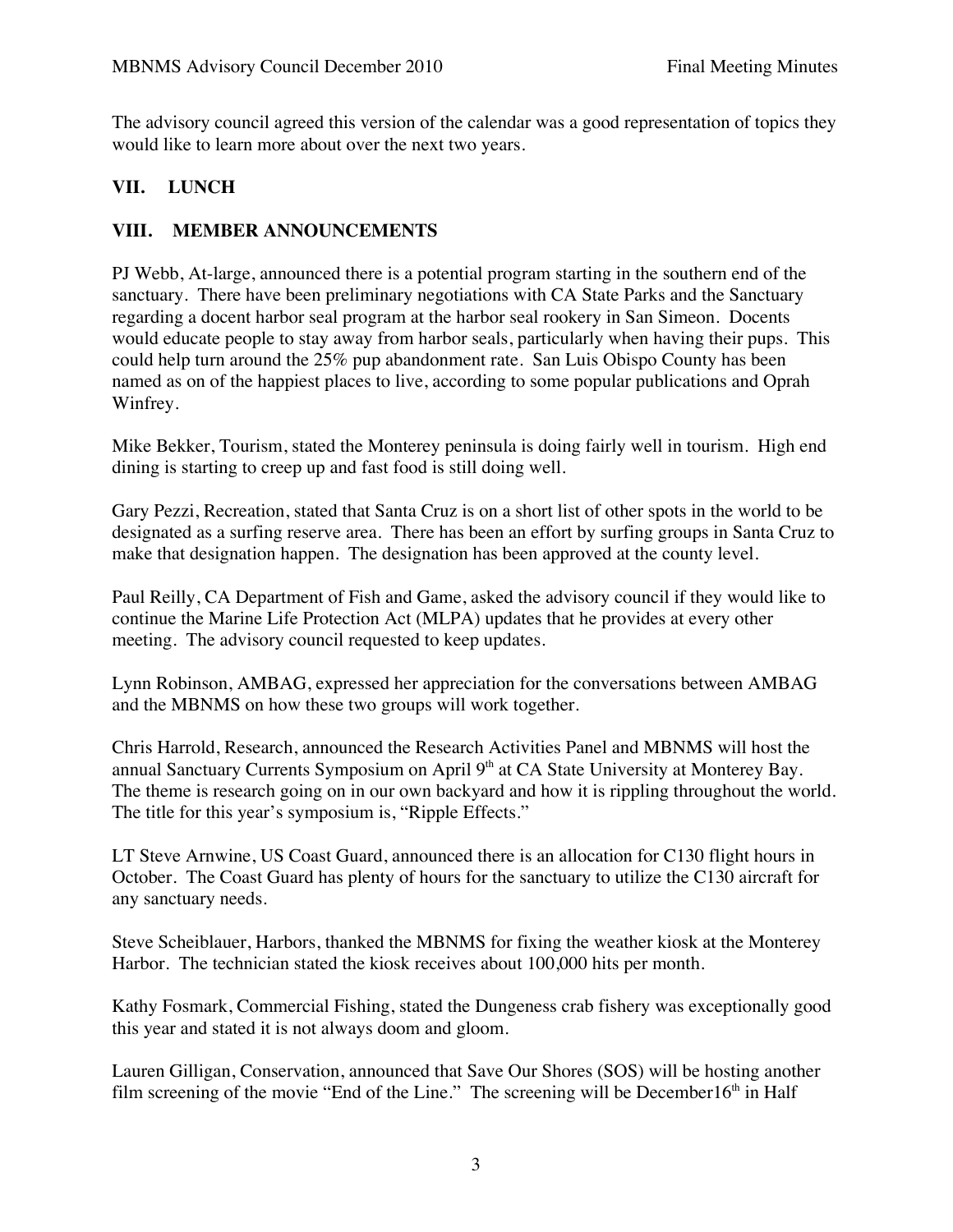Moon Bay. SOS is just coming out with calendars for monthly beach cleanups in Santa Cruz and Monterey. Cleanups are the third Saturday of the month in Santa Cruz and the second Saturday of the month in Monterey.

Nancy Selfridge, At-large, announced that she has traveled to Lan Koran, Asha Rajan, a city that is a new sister city to Monterey. Monterey and Lan Koran both started as fishing villages. All fish in Lan Koran is sold locally. Lan Koran has a huge agricultural industry. Lan Koran is looking to form some infrastructure after oil and gas money is gone so they want to promote tourism to sustain them. The sturgeon population is being overfished. She took a lot of material from MBNMS to Laku and Lan Koran. They paid for two Monterey City Council members to travel to their country. They hope to bring a delegation to Monterey at some point in the future.

Nicole Capps, Sanctuary Advisory Council Coordinator, asked for volunteers to serve on the recommendation subcommittee for the current advisory council member recruitment.

Michael Dawson, At-large, announced the Monterey Whalefest will take place on January 22<sup>nd</sup>. There will be a variety of events going on all day long on the wharf.

Paul Reilly announced there has been an unprecedented white seabass sport fishery in Monterey Bay. Most people were catching fish. Most fish were 25-40 pounds. The white seabass are following the squid.

Simona Bartl, Education, announced that Moss Landing Marine Laboratories will have their annual open house April  $30<sup>th</sup>$ -May 1<sup>st</sup>.

## **IX. DRAFT SOUTHERN REGION SUPPORT LETTER TO DAN BASTA**

The advisory council reviewed the draft language provided by PJ Webb for a letter to Dan Basta asking for an increase in staffing budget for the MBNMS to allow allocation for the Coastal Discovery Center in the southern region. After making a few modifications to the draft language the advisory council approved the letter of support.

Motion introduced by Steve Scheiblauer. Seconded by Mike Dawson. **(Vote: 14 in favor, 0 opposed)** 

#### **X. DRAFT LETTER OF SUPPORT FOR THE MARINE INTEREST GROUP**

The advisory council reviewed the draft language provided by PJ Webb for an open letter supporting the efforts of the Marine Interest Group (MIG) and inviting local community members to support the MIG. After making a few modifications to the draft language the advisory council approved the letter of support.

Motion introduced by Randy Herz. Seconded by Kirk Schmidt. **(Vote: 14 in favor, 0 opposed, 1 abstention)** 

#### **XI. INFORMATION ITEM: "RECONNECTING WITH YOUR SANCTUARY"**